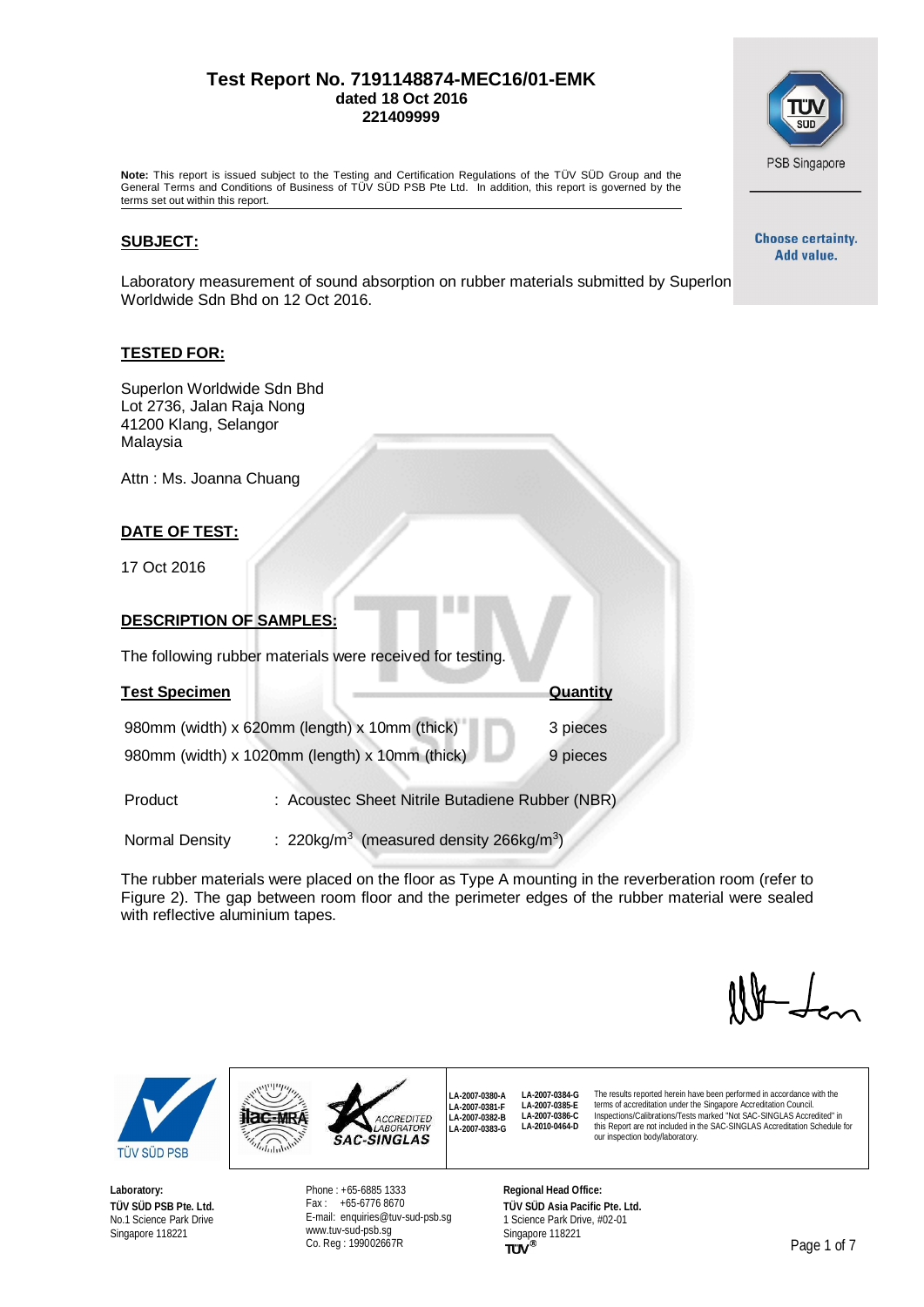

## **METHOD OF TEST**:

The test was conducted in accordance with ASTM C423-09a "Standard test method for sound absorption and sound absorption coefficients by the reverberation room method.

Total specimen exposed area : 10.74m<sup>2</sup> Temperature in reverberation room : 27°C Relative humidity in reverberation room : 47% Reverberation room volume: 206m<sup>3</sup> Location of the test: Acoustics Lab of TÜV SÜD PSB Pte Ltd

Figure 2 shows the test set-up in the reverberation room.

### **TEST EQUIPMENT:**

The following instruments were used for the test.

- 1) 1 unit of LAN-XI Data Acquisition Unit (B & K Type 3160-A-042) with Pulse Labshop (v.16)
- 2) 1 unit of loudspeaker (JBL MPro MP415)
- 3) 1 set of ½" diffuse-field microphone (B & K Type 4943) and pre-amplifier (B & K Type 2669)
- 4) 1 unit of power amplifier for speaker (Crown Model CE 1000)
- 5) 1 unit of sound pressure level calibrator (Norsonic Type 1251)

 $H$  dem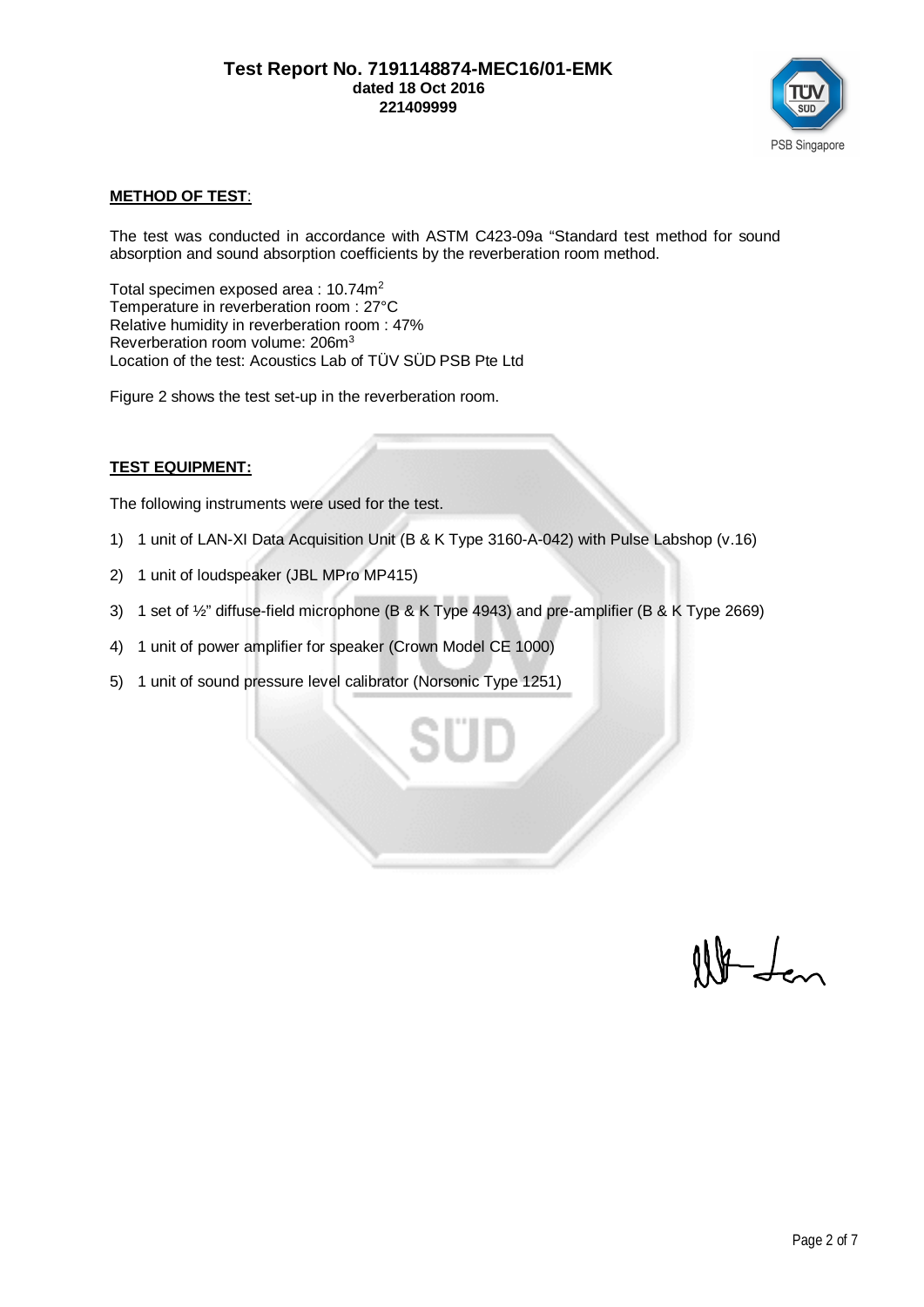

#### **TEST PROCEDURES:**

- 1) Instrumentation was set up according to ASTM C423.
- 2) Measurement board was calibrated using a sound level calibrator.
- 3) Loudspeaker and microphone were placed in 2 different speaker positions with a total of 16 microphone positions.
- 4) Microphone was placed at 1m away from the test specimen, testing room and diffusers and 2m away from loudspeaker.
- 5) Measurement was conducted in 16 decays for each centre frequency of 1/3 octave band from 100Hz to 5000Hz.
- 6) Mean reverberation time was calculated based on 16 measured reverberation times for each individual frequency of 1/3 octave band from 100Hz to 5000Hz.
- 7) Step 3 to 6 were repeated after the test sample was installed in the testing room to obtain mean reverberation time for each frequency band.
- 8) Sound absorption area of the test specimen was calculated using formula

 $A = (55.3 \text{V/c}) \times (1/\text{T}_2 - 1/\text{T}_1)$ 

where V is the volume of the empty reverberation room,  $(m^3)$ 

c is the velocity of sound in air,

- $T_1$  is the mean reverberation time of empty reverberation room, (s)
- $T<sub>2</sub>$  is the mean reverberation time of reverberation room with test specimen installed, (s)
- 9) Sound absorption coefficient  $\alpha_s$  was calculated using formula,  $\alpha_s = A/S$  where S is the exposed surface area of the test specimen,  $(m<sup>2</sup>)$ .
- 10) Noise Reduction Coefficient (NRC) is the mean of the sound absorption coefficient in 250Hz, 500Hz, 1000Hz, 2000Hz frequency bands.
- 11) Sound Absorption Average, SAA is the average of the sound absorption coefficients for the 12 1/3-octave bands from 200Hz to 2500Hz.

 $\mathbb{R}$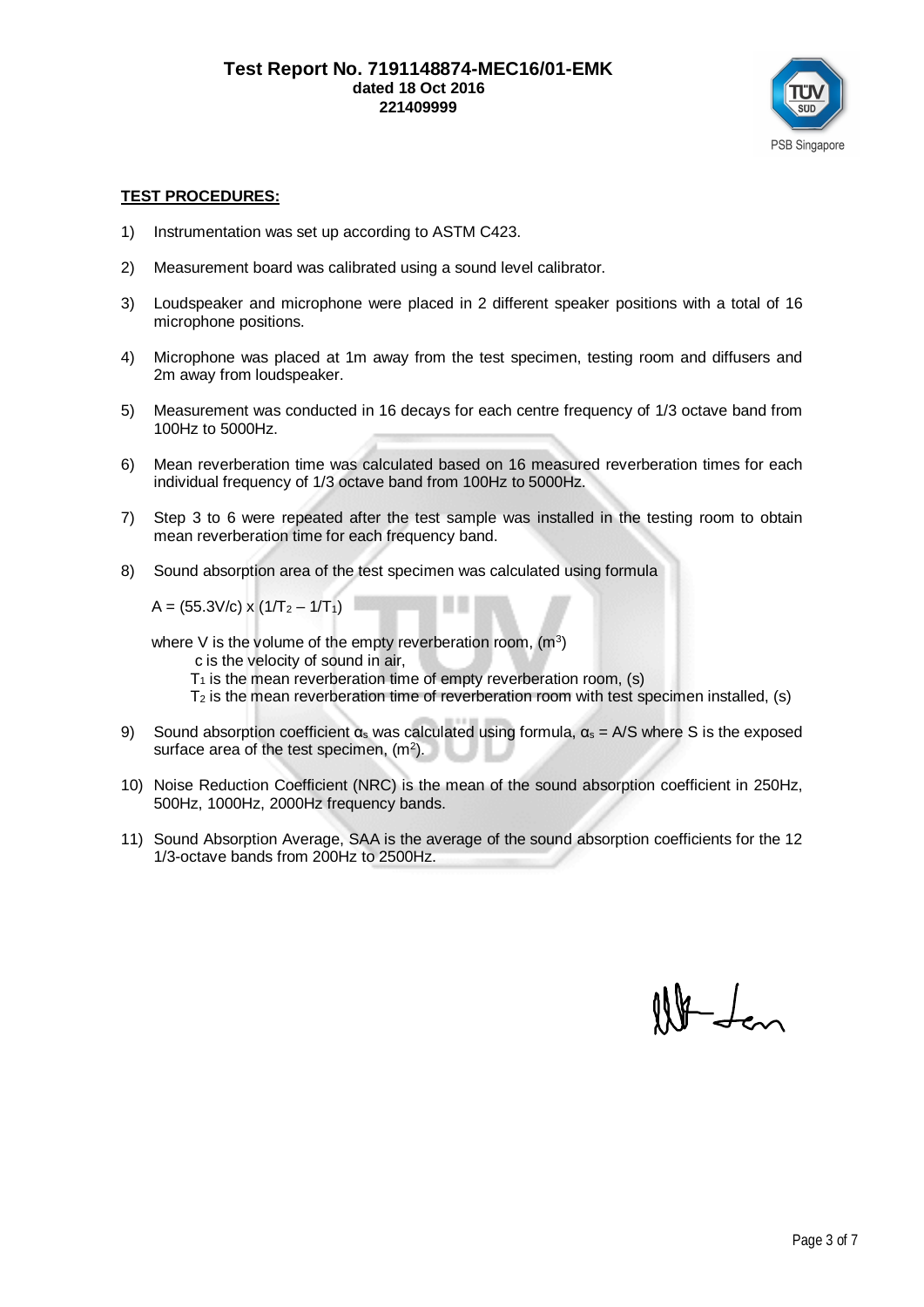

## **RESULTS:**

The results of the sound absorption coefficient of rubber materials for each individual 1/3 octave band centre frequency were tabulated in Table 1.

| 1/3 Octave<br><b>Frequency (Hz)</b>                       | 10mm thick Acoustec Sheet Nitrile Butadiene Rubber (NBR)<br>(Type A mounting) |                    |  |
|-----------------------------------------------------------|-------------------------------------------------------------------------------|--------------------|--|
|                                                           | Sound Absorption Coefficient, $\alpha_s$                                      | <b>Uncertainty</b> |  |
| 100                                                       | 0.03                                                                          | ± 0.01             |  |
| 125                                                       | 0.03                                                                          | ± 0.00             |  |
| 160                                                       | 0.02                                                                          | ± 0.00             |  |
| 200                                                       | 0.07                                                                          | ± 0.01             |  |
| 250                                                       | 0.07                                                                          | ± 0.01             |  |
| 315                                                       | 0.10                                                                          | ± 0.01             |  |
| 400                                                       | 0.16                                                                          | ± 0.02             |  |
| 500                                                       | 0.28                                                                          | ± 0.02             |  |
| 630                                                       | 0.38                                                                          | ± 0.03             |  |
| 800                                                       | 0.60                                                                          | ± 0.05             |  |
| 1000                                                      | 0.73                                                                          | ± 0.07             |  |
| 1250                                                      | 0.84                                                                          | ± 0.04             |  |
| 1600                                                      | 0.87                                                                          | ± 0.04             |  |
| 2000                                                      | 0.86                                                                          | ± 0.05             |  |
| 2500                                                      | 0.82                                                                          | ± 0.05             |  |
| 3150                                                      | 0.78                                                                          | ± 0.03             |  |
| 4000                                                      | 0.77                                                                          | ± 0.03             |  |
| 5000                                                      | 0.74                                                                          | ± 0.02             |  |
| <b>Noise Reduction</b><br><b>Coefficient, NRC</b>         | 0.50                                                                          |                    |  |
| <b>Sound Absorption</b><br>Average, SAA<br>(200Hz-2500Hz) | 0.48                                                                          |                    |  |

#### **Table 1 : Sound absorption coefficients of Acoustec Sheet Nitrile Butadiene Rubber (NBR)**

**Remark**: Values in bracket () denotes the values of sound absorption coefficient,  $\alpha_s$  of 1/1 Octave Frequency Bands.

Francis Ee Min Kuen Lem Chee Meng Testing Officer **Product Manager** Product Manager

Acoustics Mechanical Centre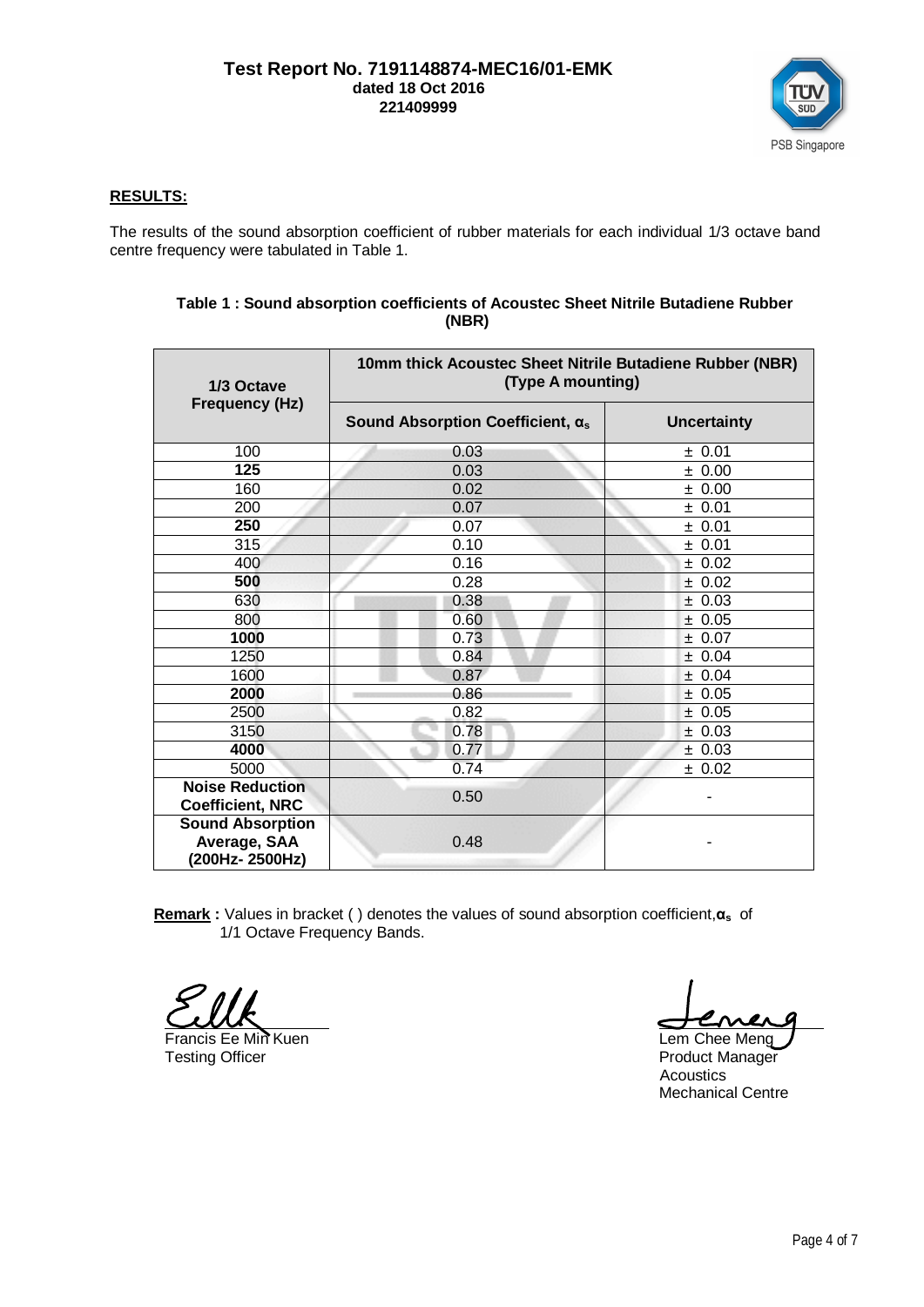

**RESULTS : (cont'd)**



# **Figure 1 : Sound absorption performance of 10mm thick Acoustec Sheet Nitrile Butadiene Rubber (NBR)**

 $10 - L$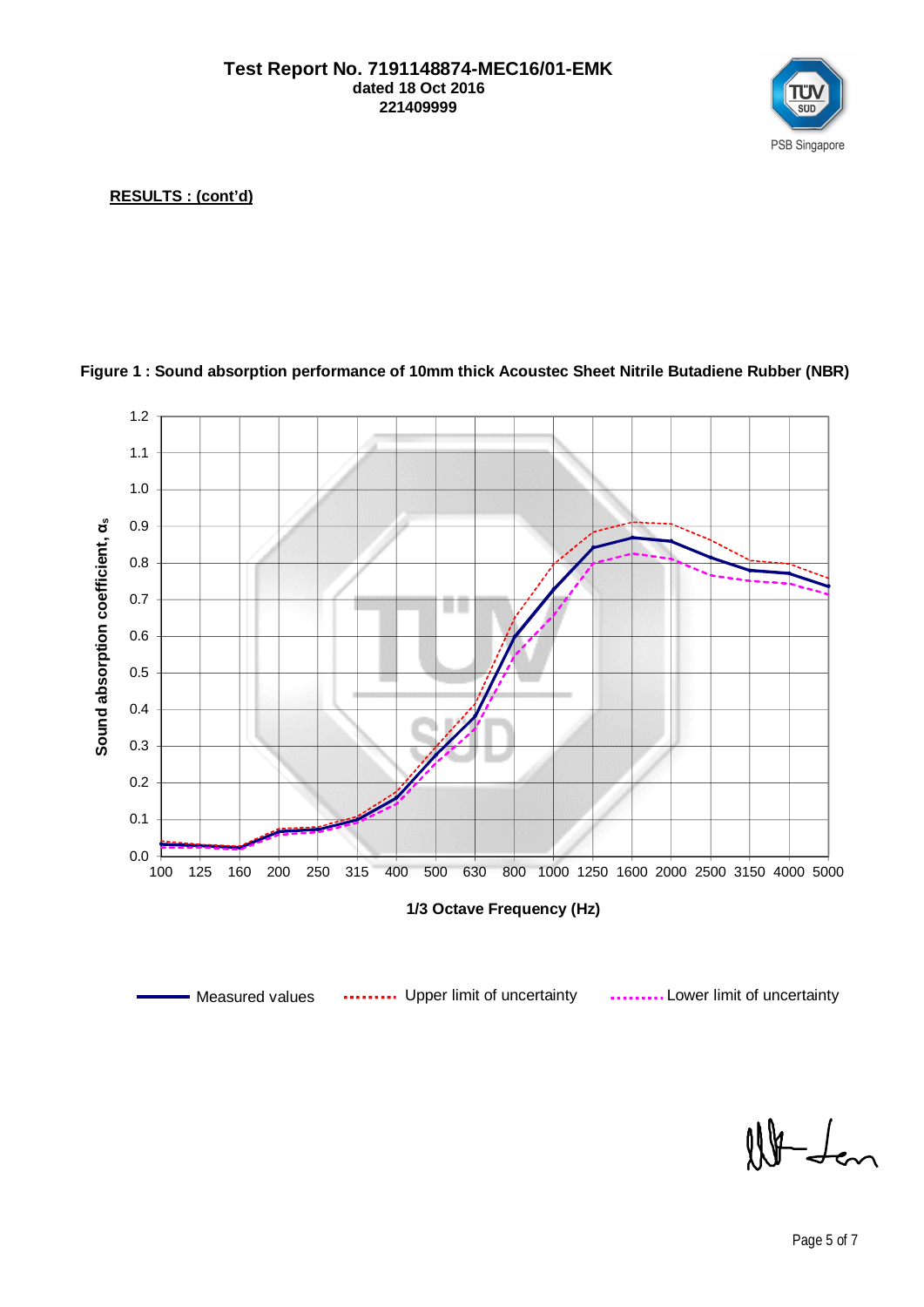## **Test Report No. 7191148874-MEC16/01-EMK dated 18 Oct 2016 221409999**





**Figure 2 : 10mm thick Acoustec Sheet Nitrile Butadiene Rubber (NBR) laid on the floor as Type A mounting in reverberation room**



**Figure 3 : Top side of Acoustec Sheet Nitrile Butadiene Rubber (NBR) (Close-Up View)**

Page 6 of 7